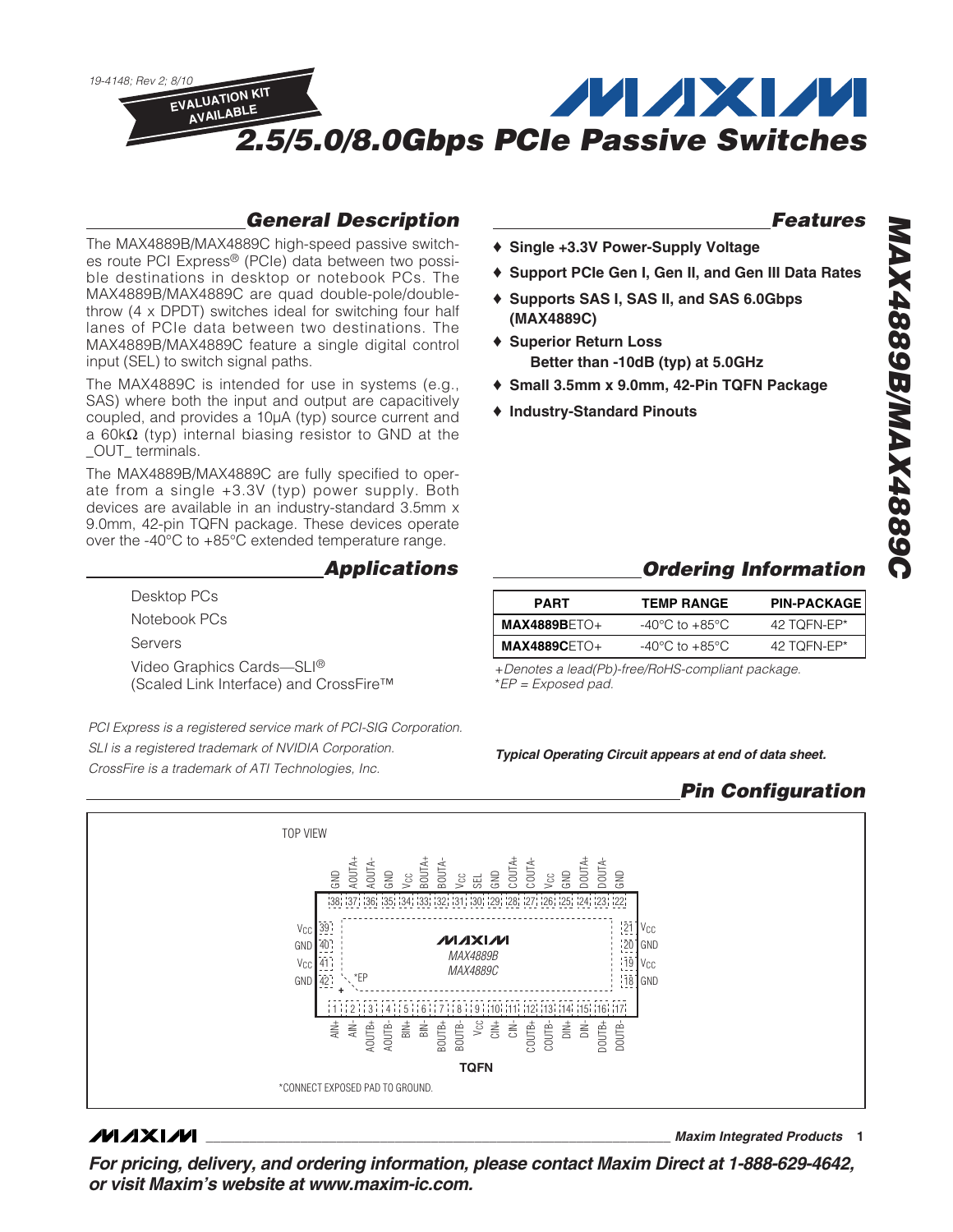#### **ABSOLUTE MAXIMUM RATINGS**

| (All voltages referenced to GND, unless otherwise noted.)            | Continuous Po<br>42-Pin TQFN   |
|----------------------------------------------------------------------|--------------------------------|
| SEL, _IN_, _OUTA_, _OUTB_ (Note 1) -0.3V to (V <sub>CC</sub> + 0.3V) | Operating Tem                  |
| Continuous Current (AIN to AOUTA /AOUTB, BIN to                      | Junction Temp                  |
| BOUTA /BOUTB, CIN to COUTA /COUTB, DIN to                            | Storage Temp                   |
|                                                                      | Package Junc                   |
| Peak Current (AIN_ to AOUTA_/AOUTB_, BIN_ to                         | $(\theta_{J A})$ (Note:        |
| BOUTA /BOUTB, CIN to COUTA /COUTB, DIN to                            | Package Junc                   |
| DOUTA /DOUTB)                                                        | $(\theta_{\cdot}   C)$ (Note ) |
| (pulsed at 1ms, 10% duty cycle)±70mA                                 | Lead Tempera                   |
|                                                                      | Soldering Tem                  |
| Peak Current (SEL)                                                   |                                |
| (pulsed at 1ms, 10% duty cycle)±10mA                                 |                                |

| Continuous Power Dissipation ( $T_A = +70^{\circ}$ C) for multilayer board: |  |
|-----------------------------------------------------------------------------|--|
| 42-Pin TQFN (derate 35.7mW/°C above +70°C) 2857mW                           |  |
| Operating Temperature Range 40°C to +85°C                                   |  |
|                                                                             |  |
| Storage Temperature Range -65°C to +150°C                                   |  |
| Package Junction-to-Ambient Thermal Resistance                              |  |
|                                                                             |  |
| Package Junction-to-Case Thermal Resistance                                 |  |
|                                                                             |  |
| Lead Temperature (soldering, 10s)+300°C                                     |  |
|                                                                             |  |
|                                                                             |  |

Note 1: Signals on SEL, \_IN\_, \_OUTA\_, \_OUTB\_ exceeding V<sub>CC</sub> or GND are clamped by internal diodes. Limit forward-diode current to maximum current rating.

**Note 2:** Package thermal resistances were obtained using the method described in JEDEC specification JESD51-7, using a four-layer board. For detailed information on package thermal considerations, refer to **www.maxim-ic.com/thermal-tutorial**.

Stresses beyond those listed under "Absolute Maximum Ratings" may cause permanent damage to the device. These are stress ratings only, and functional operation of the device at these or any other conditions beyond those indicated in the operational sections of the specifications is not implied. Exposure to absolute maximum rating conditions for extended periods may affect device reliability.

### **ELECTRICAL CHARACTERISTICS**

(V<sub>CC</sub> = +3.3V ±10%, T<sub>A</sub> = T<sub>MIN</sub> to T<sub>MAX</sub>, unless otherwise noted. Typical values are at V<sub>CC</sub> = +3.3V, T<sub>A</sub> = +25°C, unless otherwise noted.) (Note 3)

| <b>PARAMETER</b>                                     | <b>SYMBOL</b>                                         | <b>CONDITIONS</b><br>MIN                                                                                             |        | <b>TYP</b> | <b>MAX</b>        | <b>UNITS</b> |
|------------------------------------------------------|-------------------------------------------------------|----------------------------------------------------------------------------------------------------------------------|--------|------------|-------------------|--------------|
| <b>DC PERFORMANCE</b>                                |                                                       |                                                                                                                      |        |            |                   |              |
| Analog Signal Range                                  | $\Box N$ ,<br>$\_OUTA$ <sub>-</sub><br>$\_$ OUTB $\_$ |                                                                                                                      | $-0.3$ |            | $V_{CC}$ -<br>1.8 | $\vee$       |
| On-Resistance                                        | R <sub>ON</sub>                                       | $V_{CC} = +3.0V, I_{IN} = 15mA, V_{OUTA}$<br>$V$ OUTB = 0V, 1.2V                                                     |        | 6.4        | 8.4               | $\Omega$     |
| On-Resistance Match Between<br>Pairs of Same Channel | $\Delta$ R <sub>ON</sub>                              | $V_{CC} = +3.0V, I_{IN} = 15mA, V_{OUTA}$<br>$V_{OUTB_} = 0V$ (Notes 4, 5)                                           |        | 0.1        | 0.5               | $\Omega$     |
| On-Resistance Match Between<br>Channels              | $\Delta$ RON                                          | $V_{CC} = +3.0V, I_{IN} = 15mA, V_{OUTA}$<br>$V$ OUTB = 0V (Notes 4, 5)                                              |        | 0.2        |                   | Ω            |
| On-Resistance Flatness                               | RFLAT (ON)                                            | $V_{CC} = +3.0V, I_{IN} = 15mA, V_{OUTA}$<br>V OUTB = $0V$ , 1.2V (Notes 5, 6)                                       |        | 0.3        |                   | $\Omega$     |
| _OUTA_ or _OUTB_ Off-Leakage<br>Current              | LOUTA_(OFF),<br>LOUTB_(OFF)                           | $V_{CC}$ = +3.6V, V <sub>IN</sub> = 0V, 1.2V, V <sub>OUTA</sub><br>or $V_{\text{OUTB}} = 1.2V$ , OV (MAX4889B)       | $-1$   |            | $+1$              | μA           |
| _IN_On-Leakage Current                               | $LIN_{(ON)}$                                          | $V_{CC} = +3.6V$ , $V_{IN} = 0V$ , 1.2V, V OUTA<br>or $V_{\text{OUTB}} = V_{\text{IN}}$ or unconnected<br>(MAX4889B) | -1     |            | $+1$              | μA           |
| Output Short-Circuit Current                         |                                                       | All other ports are unconnected<br>(MAX4889C)                                                                        | 5      |            | 15                | μA           |
| Output Open-Circuit Voltage                          |                                                       | All other ports are unconnected<br>(MAX4889C)                                                                        | 0.2    | 0.6        | 0.9               | $\vee$       |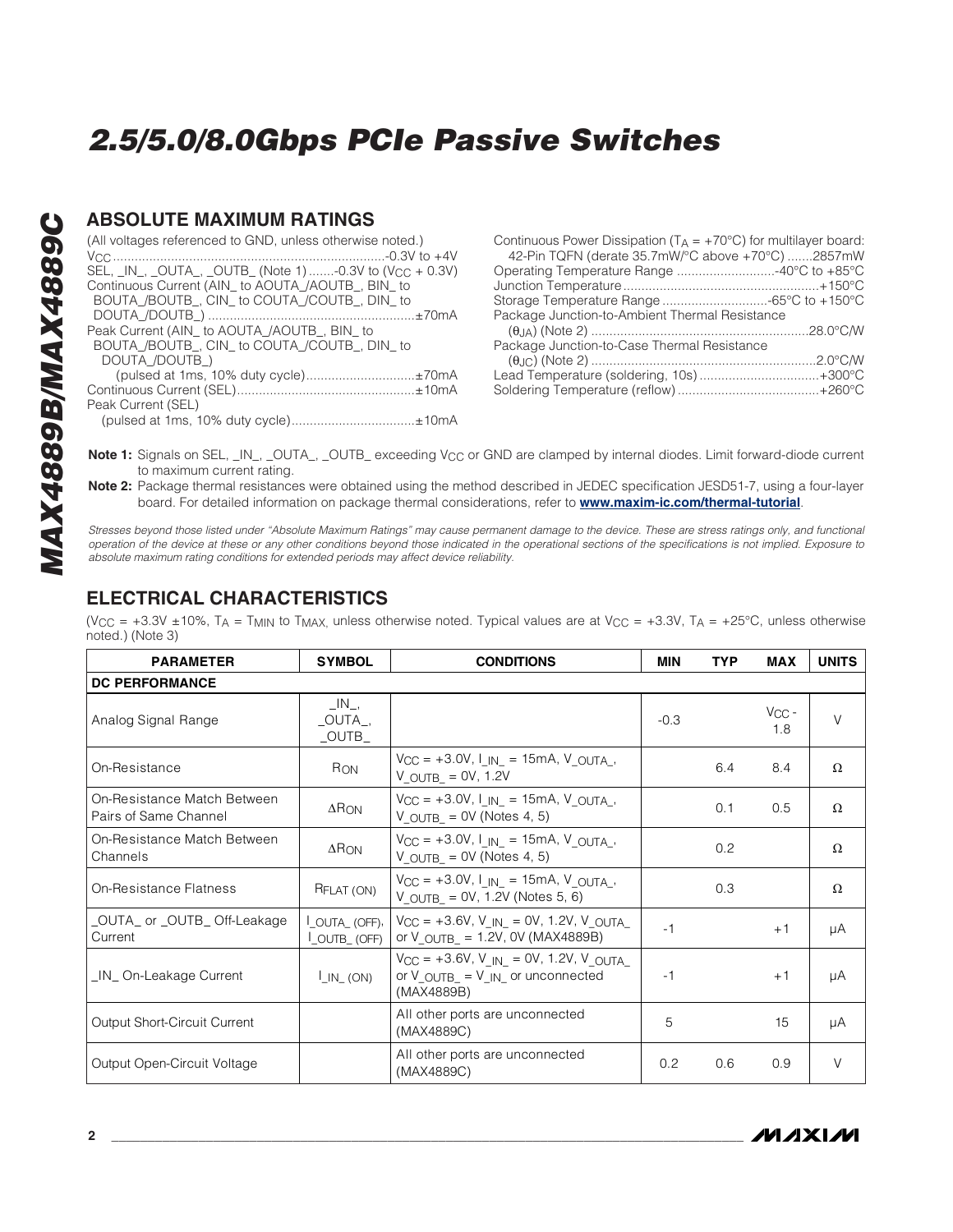## **ELECTRICAL CHARACTERISTICS (continued)**

(V<sub>CC</sub> = +3.3V ±10%, T<sub>A</sub> = T<sub>MIN</sub> to T<sub>MAX,</sub> unless otherwise noted. Typical values are at V<sub>CC</sub> = +3.3V, T<sub>A</sub> = +25°C, unless otherwise noted.) (Note 3)

| <b>PARAMETER</b>                     | <b>SYMBOL</b>         | <b>CONDITIONS</b>                        | <b>MIN</b> | <b>TYP</b> | <b>MAX</b> | <b>UNITS</b> |
|--------------------------------------|-----------------------|------------------------------------------|------------|------------|------------|--------------|
| <b>AC PERFORMANCE</b>                |                       |                                          |            |            |            |              |
| SEL-to-Switch Turn-On Time           | ton_seL               | $Z_S = Z_L = 50\Omega$                   |            | 80         |            | ns           |
| SEL-to-Switch Turn-Off Time          | tOFF_SEL              | $Z_S = Z_L = 50\Omega$ , Figure 1        |            | 15         |            | ns           |
| Propagation Delay                    | t <sub>PD</sub>       | $Z_S = Z_L = 50\Omega$ , Figure 2        |            | 50         |            | ps           |
| Output Skew Between Pairs            | t <sub>SKEW1</sub>    | $Z_S = Z_L = 50\Omega$ , Figure 2        |            | 50         |            | ps           |
| Output Skew Between Same Pair        | t <sub>SKEW2</sub>    | $Z_S = Z_L = 50\Omega$ , Figure 2        |            | 10         |            | ps           |
|                                      |                       | $0$ Hz < $f \le 2.8$ GHz                 | $-14$      |            |            |              |
| Differential Return Loss (Note 5)    | $S$ <sub>DD11</sub>   | 2.8GHz < $f \le 5.0$ GHz                 | -8         |            |            | dB           |
|                                      |                       | $f > 5.0$ GHz                            | $-3$       |            |            |              |
| Differential Insertion Loss (Note 5) | S <sub>DD21</sub>     | See Table 1                              |            |            |            | dB           |
|                                      |                       | $0Hz < f \leq 2.5GHz$                    |            | $-40$      |            |              |
| Differential Crosstalk (Note 5)      | <b>SDDCTK</b>         | $2.5GHz < f \leq 5.0GHz$                 |            | $-30$      |            | dB           |
|                                      |                       | $f > 5.0$ GHz                            |            | $-25$      |            |              |
|                                      |                       | $0Hz < f \leq 2.5GHz$                    |            | $-15$      |            |              |
| Differential Off-Isolation (Note 5)  | SDD <sub>21</sub> OFF | 2.5GHz < $f \le 5.0$ GHz                 |            | $-12$      |            | dB           |
|                                      |                       | $f > 5.0$ GHz                            |            | $-12$      |            |              |
| <b>CONTROL INPUT (SEL)</b>           |                       |                                          |            |            |            |              |
| Input Logic High                     | V <sub>IH</sub>       |                                          | 1.4        |            |            | V            |
| Input Logic Low                      | $V_{\parallel}$       |                                          |            |            | 0.6        | V            |
| Input Logic Hysteresis               | <b>VHYST</b>          |                                          |            | 130        |            | mV           |
| <b>POWER SUPPLY</b>                  |                       |                                          |            |            |            |              |
| Power-Supply Range                   | V <sub>CC</sub>       |                                          | 3.0        |            | 3.6        | $\vee$       |
| V <sub>CC</sub> Supply Current       | Icc                   | $V_{\text{SEL}} = 0V$ or $V_{\text{CC}}$ |            |            |            | mA           |

**Note 3:** All units are 100% production tested at T<sub>A</sub> = +85°C. Limits over the operating temperature range are guaranteed by design and characterization and are not production tested.

**Note 4:**  $\Delta R_{ON} = R_{ON}$  (MAX) -  $R_{ON}$  (MIN).

**Note 5:** Guaranteed by design, not production tested.

**Note 6:** Flatness is defined as the difference between the maximum and minimum value of on-resistance as measured over the specified analog signal range.

| <b>FREQUENCY RANGE</b><br>(GHz) | <b>MAXIMUM INSERTION</b><br>LOSS (dB) |
|---------------------------------|---------------------------------------|
| $0 - 2.5$                       | $\frac{14}{25}$ × fgHz + 0.6          |
| $2.5 - 5$                       | $\frac{6}{5}$ × fgHz - 1.0            |
| 5 or greater                    | $\frac{8}{5}$ × fgHz - 3.0            |

#### **Table 1. Insertion Loss Mask**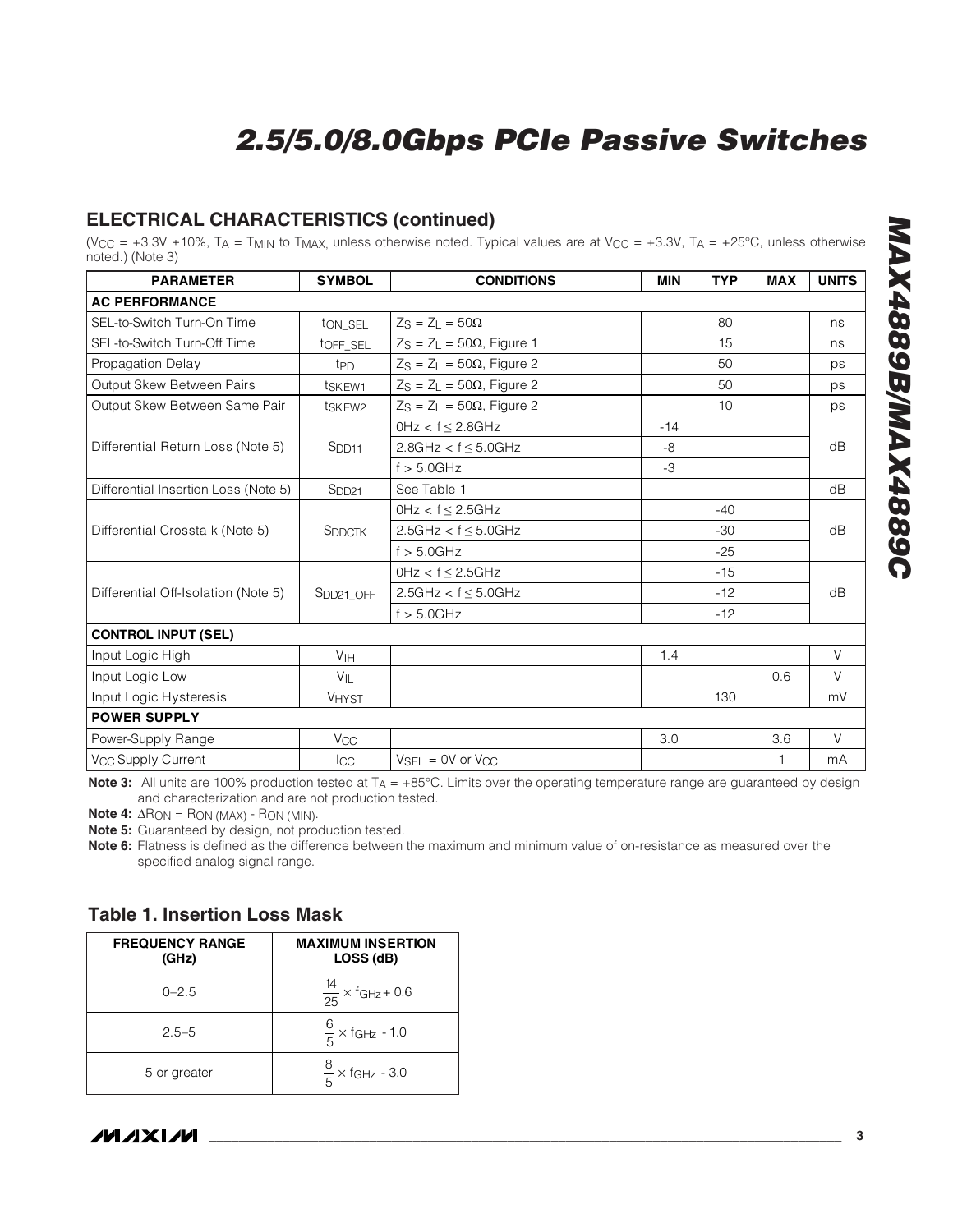

Figure 1. Switching Time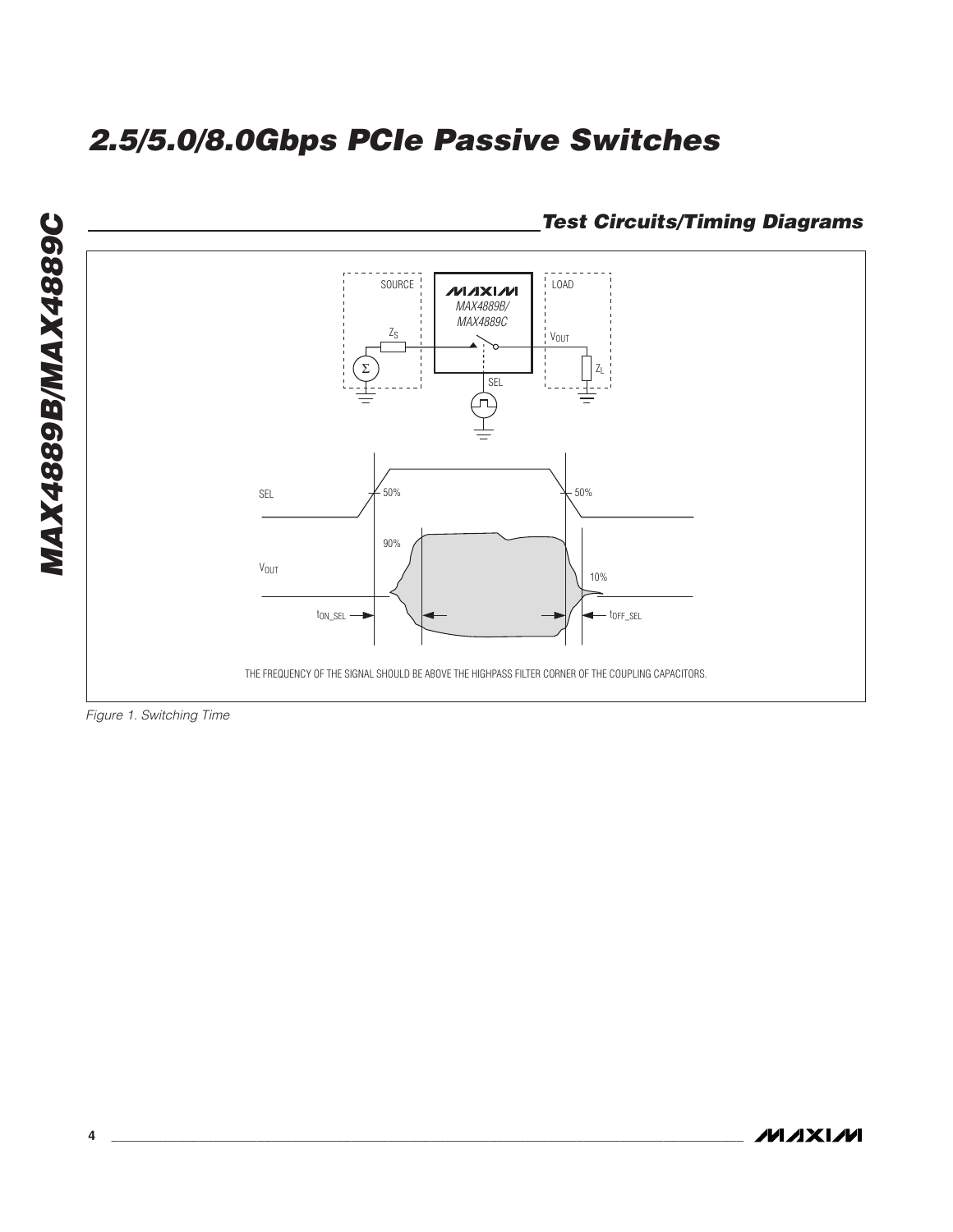

# **Test Circuits/Timing Diagrams (continued)**

Figure 2. Propagation Delay and Output Skew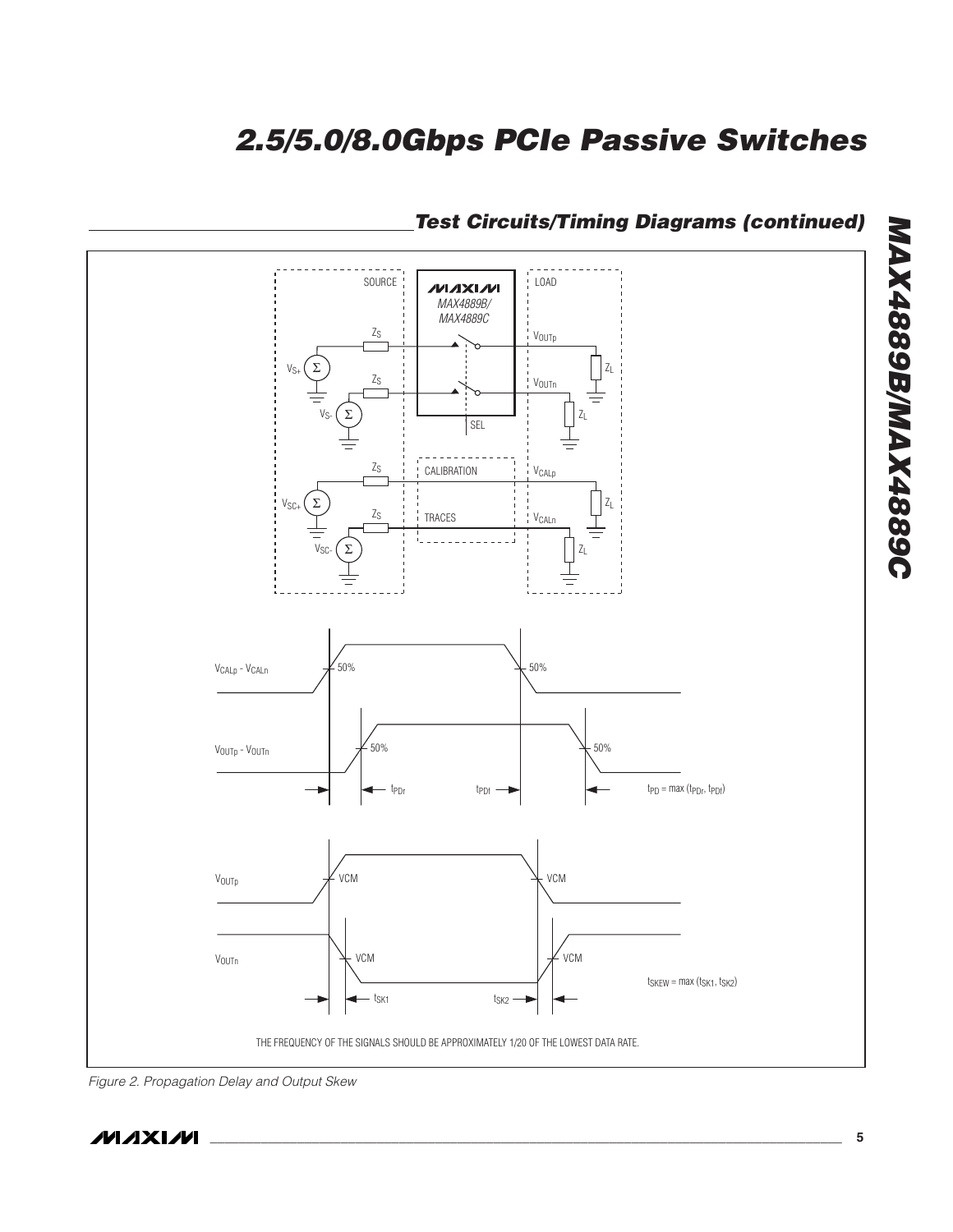**Typical Operating Characteristics**



**MAXIM**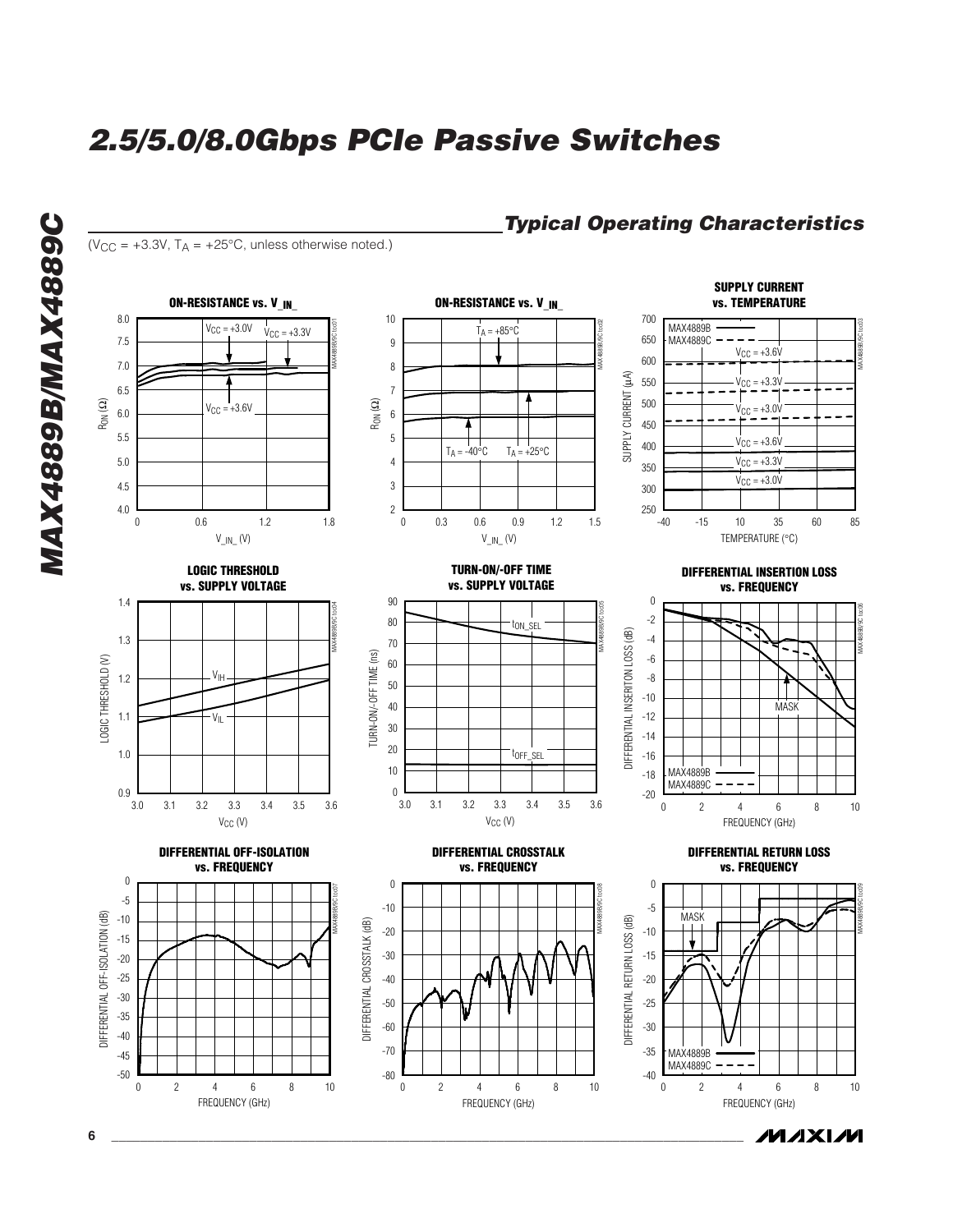

# **Functional Diagram/Truth Table**

**MAXIM** 

**MAX4889B/MAX4889C**

**MAX4889B/MAX4889C**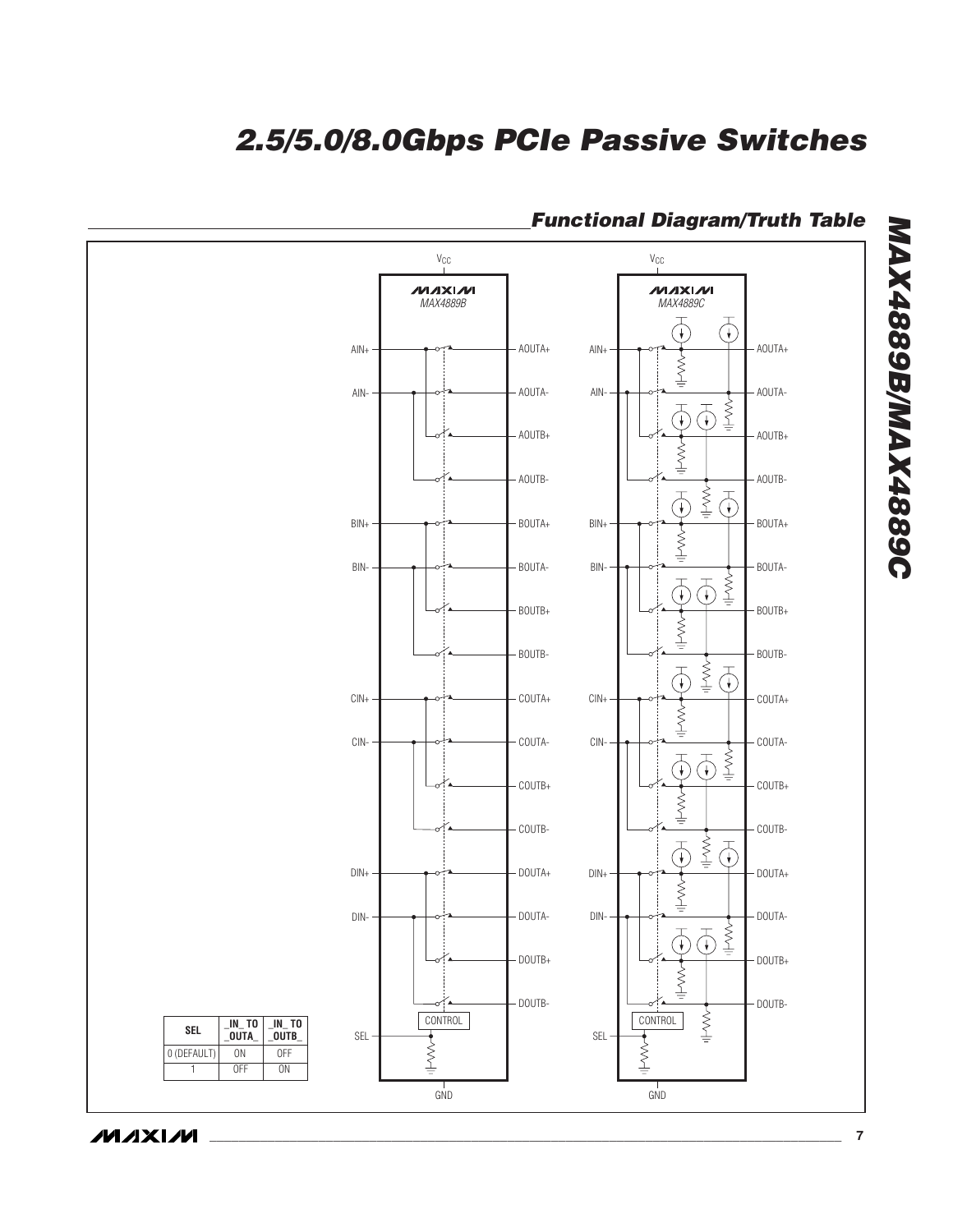# **Pin Description**

| <b>PIN</b>                            |                |                                                                                                                                                                                                                                   |
|---------------------------------------|----------------|-----------------------------------------------------------------------------------------------------------------------------------------------------------------------------------------------------------------------------------|
| <b>MAX4889B/</b><br><b>MAX4889C</b>   | <b>NAME</b>    | <b>FUNCTION</b>                                                                                                                                                                                                                   |
| 1                                     | $AlN+$         | Analog Switch 1. Common Positive Terminal.                                                                                                                                                                                        |
| $\overline{c}$                        | AIN-           | Analog Switch 1. Common Negative Terminal.                                                                                                                                                                                        |
| 3                                     | AOUTB+         | Analog Switch 1. Normally Open Positive Terminal.                                                                                                                                                                                 |
| $\overline{4}$                        | AOUTB-         | Analog Switch 1. Normally Open Negative Terminal.                                                                                                                                                                                 |
| 5                                     | $BIN+$         | Analog Switch 2. Common Positive Terminal.                                                                                                                                                                                        |
| 6                                     | BIN-           | Analog Switch 2. Common Negative Terminal.                                                                                                                                                                                        |
| $\overline{7}$                        | BOUTB+         | Analog Switch 2. Normally Open Positive Terminal.                                                                                                                                                                                 |
| 8                                     | <b>BOUTB-</b>  | Analog Switch 2. Normally Open Negative Terminal.                                                                                                                                                                                 |
| 9, 19, 21, 26, 31,<br>34, 39, 41      | $V_{CC}$       | Positive Supply Voltage Input. Connect V <sub>CC</sub> to a 3.0V to 3.6V supply voltage. Bypass V <sub>CC</sub> to GND with<br>a 0.1µF ceramic capacitor placed as close as possible to the device. See the Board Layout section. |
| 10                                    | $CIN +$        | Analog Switch 3. Common Positive Terminal.                                                                                                                                                                                        |
| 11                                    | CIN-           | Analog Switch 3. Common Negative Terminal.                                                                                                                                                                                        |
| 12                                    | COUTB+         | Analog Switch 3. Normally Open Positive Terminal.                                                                                                                                                                                 |
| 13                                    | COUTB-         | Analog Switch 3. Normally Open Negative Terminal.                                                                                                                                                                                 |
| 14                                    | $DIN+$         | Analog Switch 4. Common Positive Terminal.                                                                                                                                                                                        |
| 15                                    | DIN-           | Analog Switch 4. Common Negative Terminal.                                                                                                                                                                                        |
| 16                                    | DOUTB+         | Analog Switch 4. Normally Open Positive Terminal.                                                                                                                                                                                 |
| 17                                    | DOUTB-         | Analog Switch 4. Normally Open Negative Terminal.                                                                                                                                                                                 |
| 18, 20, 22, 25, 29,<br>35, 38, 40, 42 | <b>GND</b>     | Ground                                                                                                                                                                                                                            |
| 23                                    | DOUTA-         | Analog Switch 4. Normally Closed Negative Terminal.                                                                                                                                                                               |
| 24                                    | DOUTA+         | Analog Switch 4. Normally Closed Positive Terminal.                                                                                                                                                                               |
| 27                                    | COUTA-         | Analog Switch 3. Normally Closed Negative Terminal.                                                                                                                                                                               |
| 28                                    | COUTA+         | Analog Switch 3. Normally Closed Positive Terminal.                                                                                                                                                                               |
| 30                                    | <b>SEL</b>     | Control Signal Input. SEL has a 70kQ (typ) pulldown resistor to GND.                                                                                                                                                              |
| 32                                    | <b>BOUTA -</b> | Analog Switch 2. Normally Closed Negative Terminal.                                                                                                                                                                               |
| 33                                    | BOUTA+         | Analog Switch 2. Normally Closed Positive Terminal.                                                                                                                                                                               |
| 36                                    | AOUTA-         | Analog Switch 1. Normally Closed Negative Terminal.                                                                                                                                                                               |
| 37                                    | AOUTA+         | Analog Switch 1. Normally Closed Positive Terminal.                                                                                                                                                                               |
|                                       | EP             | Exposed Pad. Connect EP to GND.                                                                                                                                                                                                   |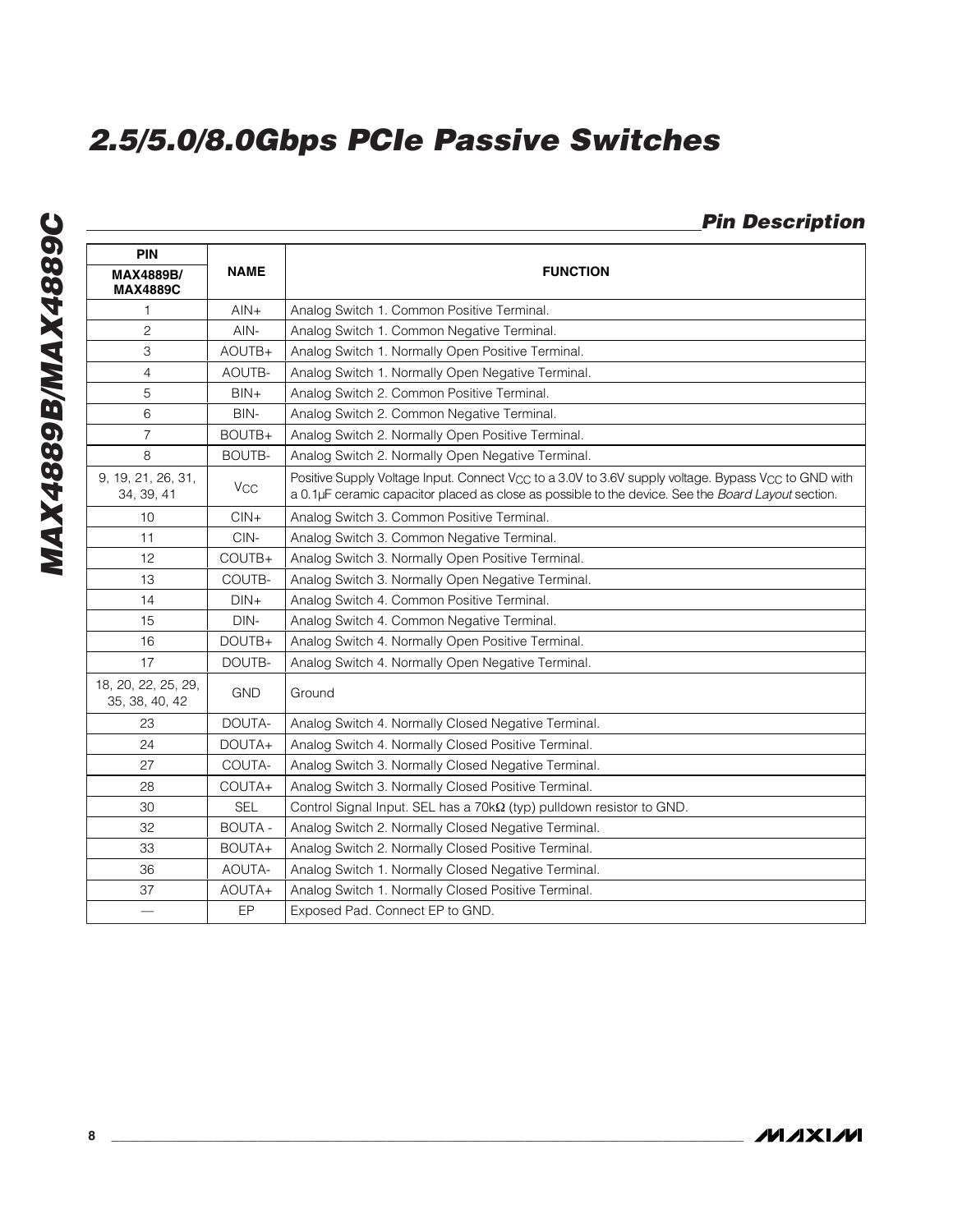#### **Detailed Description**

The MAX4889B high-speed passive switch routes PCI Express (PCIe) data or other high-speed signals with amplitude of  $\leq$  1.2Vp-p differential, and common-mode voltage close to 0V between two possible destinations. The MAX4889B is ideal for routing PCIe signals to change system configuration. For example, in a graphics application, four MAX4889B devices create two sets of eight lanes from a single 16-lane bus. The MAX4889C feature a 10µA (typ) source current and a  $60k\Omega$  (typ) internal biasing resistor to GND at the \_OUT\_ terminals. The MAX4889C is ideal for dual capacitively coupled applications such as SAS and SATA. The MAX4889B/ MAX4889C feature a single digital control input (SEL) to switch signal paths. SEL has a 70kΩ (typ) pulldown resistor to GND.

The MAX4889B/MAX4889C are fully specified to operate from a single 3.0V to 3.6V power supply.

#### **Digital Control Input (SEL)**

The MAX4889B/MAX4889C provide a single digital control input (SEL) to select the signal path between the \_IN\_ and \_OUT\_ channels. The truth tables for the MAX4889B/MAX4889C are illustrated in the Functional Diagram/Truth Table. SEL has a 70kΩ (typ) pulldown resistor to GND.

#### **Analog Signal Levels**

The MAX4889B/MAX4889C accept standard PCIe signals to a maximum of (V<sub>CC</sub> - 1.8V). Signals on the  $\mu$ - channels are routed to either the \_OUTA+ or \_OUTB+ channels. Signals on the \_IN- channels are routed to either the \_OUTA- or \_OUTB- channels. The MAX4889B/MAX4889C are bidirectional switches, allowing \_IN\_ and \_OUT\_ to be used as either inputs or outputs.

#### **Applications Information**

#### **PCIe Switching**

The MAX4889B/MAX4889C primary applications are aimed at reallocating PCIe lanes (see the Typical Operating Circuit: Video Graphics Cards). For example, in graphics applications, several manufacturers have found that it is possible to improve performance by a factor of nearly two by splitting a single 16-lane PCIe bus into two 8-lane buses. Two of the more prominent examples are SLI (Scaled Link Interface) and CrossFire. Four MAX4889Bs permit a computer motherboard to operate properly with a single 16-lane graphics card, which can later be upgraded to dual cards.

#### **Board Layout**

High-speed switches require proper layout and design procedures for optimum performance. Keep controlledimpedance PCB traces as short as possible or follow impedance layouts per the PCIe specification. Ensure that power-supply bypass capacitors are placed as close as possible to the device. Multiple bypass capacitors are recommended. Connect all grounds and the exposed pad to large ground planes.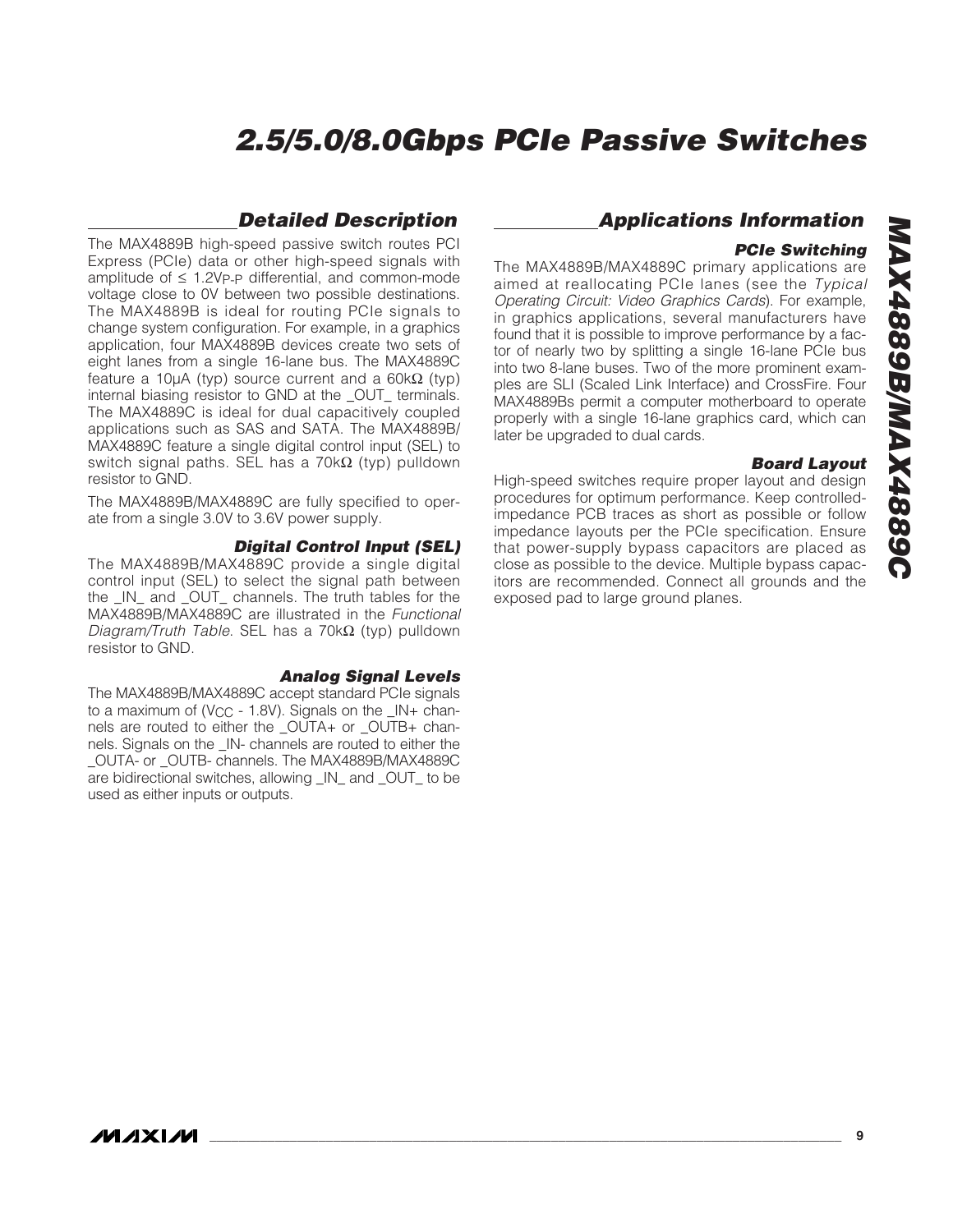

### **Typical Operating Circuit: Video Graphics Cards**

**MAXIM** 

**MAX4889B/MAX4889C**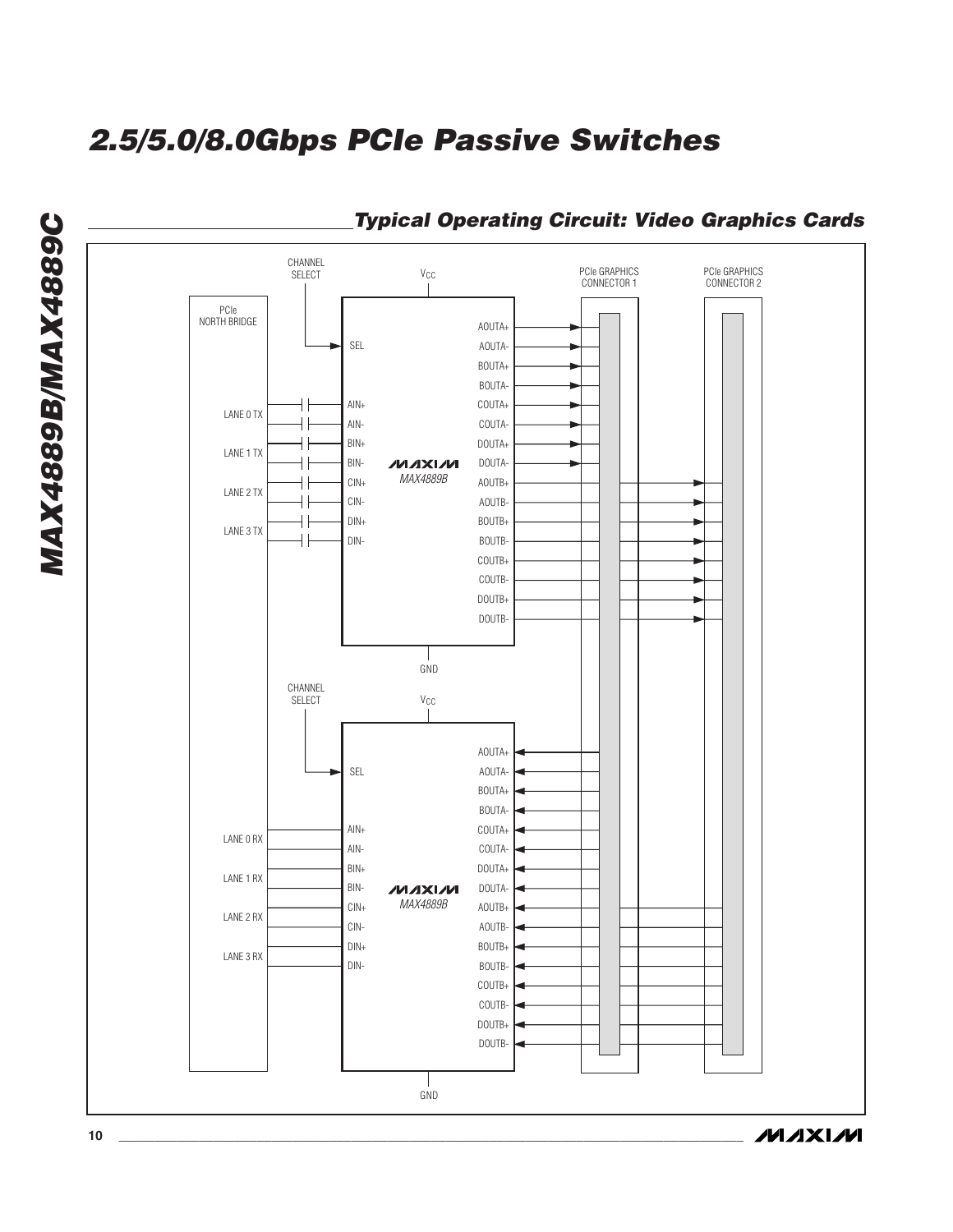## **Chip Information**

PROCESS: CMOS

### **Package Information**

For the latest package outline information and land patterns, go to **www.maxim-ic.com/packages**. Note that a "+", "#", or "-" in the package code indicates RoHS status only. Package drawings may show a different suffix character, but the drawing pertains to the package regardless of RoHS status.

| <b>PACKAGE</b> | <b>PACKAGE</b> | <b>OUTLINE</b> | I AND              |
|----------------|----------------|----------------|--------------------|
| <b>TYPE</b>    | <b>CODE</b>    | NO.            | <b>PATTERN NO.</b> |
| 42 TOFN        | T423590M+1     | 21-0181        | 90-0079            |